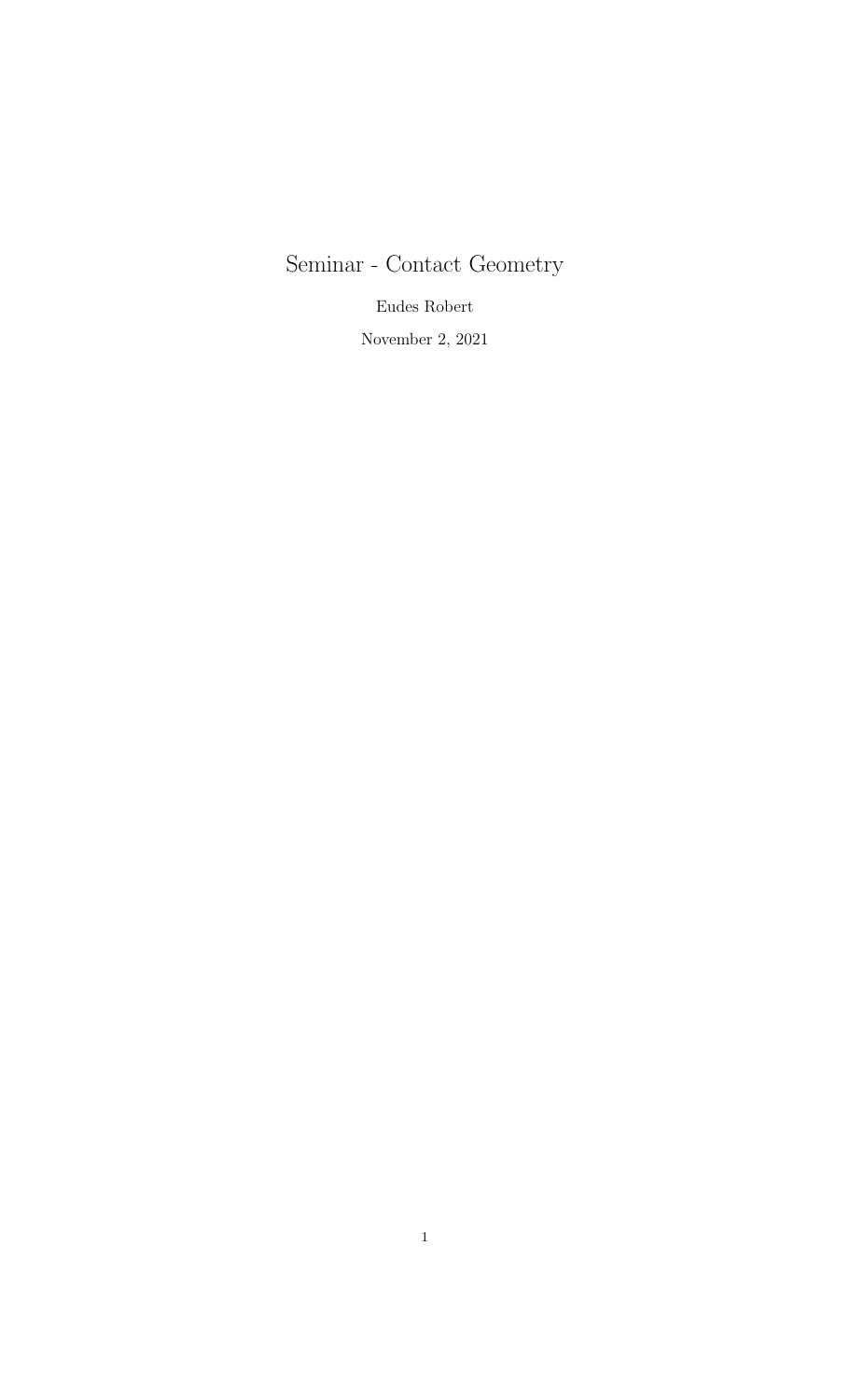**Definition 1** (Contact Manifolds). Let  $Y$  be a manifold of odd dimension  $2n + 1$ . A contact structure is a maximally non-integrable hyperplane field  $\xi = \ker \alpha \subset TY$ . That is, the 1-form is required to satisfy

$$
\alpha \wedge (d\alpha)^n \neq 0
$$

Such a 1-form is called a contact form, and the pair  $(Y, \xi)$  is called a contact manifold.

Remark 1.  $\xi$  is a field of hyperplanes on Y - that is, a sub-bundle of the tangent bundle  $TY$  with co-dimension 1.

Remark 2. In dimension 3, we have  $n = 1$ , and so the above condition simplifies to

$$
\alpha \wedge d\alpha \neq 0
$$

Theorem 1 (Martinet). Every 3-manifold admits a contact structure.

Proof. Makes use of many concepts we don't really have access too, but it is developed in section 5.23 of [3].  $\Box$ 

Definition 2 (Important example of a Contact Structure). On the 3 manifold  $\mathbb{R}^3$ , equipped with cylindrical coordinates  $(r, \varphi, z)$ , we define the 1-form:

$$
\alpha_{\text{v}rille} = \cos(r)dz + r\sin(r)d\varphi
$$

We have:

$$
\alpha_{\text{trille}} \wedge d\alpha_{\text{trille}} = \left(1 + \frac{\sin(r)}{r} \cos(r)\right) r dr \wedge d\varphi \wedge dz \neq 0 \tag{1}
$$

so its kernel defines a contact structure on  $\mathbb{R}^3$ .

We will come back to this example later on in the seminar.



Figure 1: Standard Overtwisted Contact Structure [5]

*Proof of (1)*. First, we compute  $d\alpha_{\text{trille}}$ :

$$
d\alpha_{\text{trille}} = \frac{\partial \cos(r)}{\partial r} dr \wedge dz + \frac{\partial r \sin(r)}{\partial r} dr \wedge d\varphi
$$
  
=  $\sin(r) dr \wedge dz + (\sin(r) - r \cos(r)) dr \wedge d\varphi$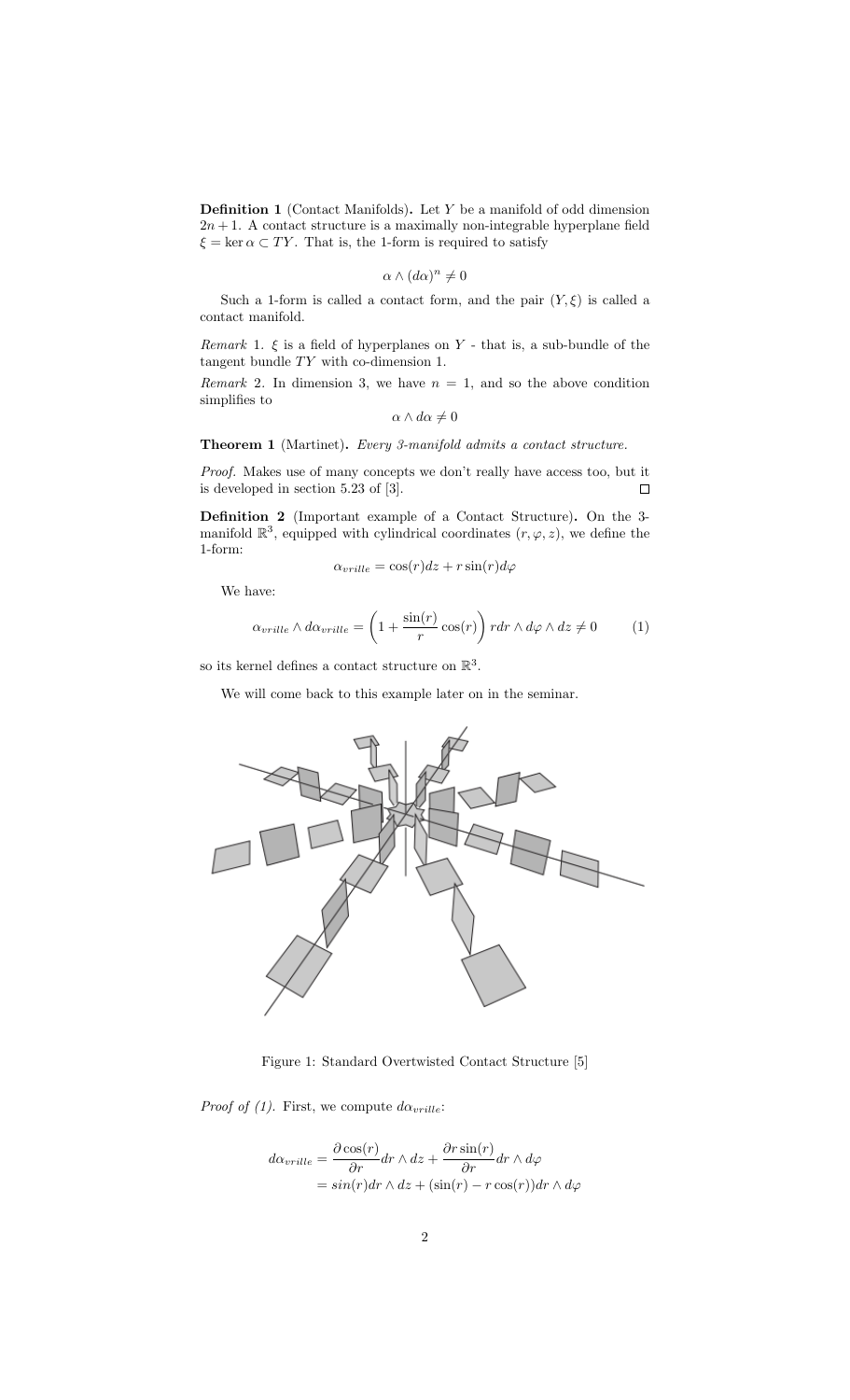So we have:

$$
\alpha_{\text{trille}} \wedge d\alpha_{\text{trille}} = [\cos(r)dz + r\sin(r)d\varphi] \wedge [sin(r)dr \wedge dz + (\sin(r) - r\cos(r))dr \wedge d\varphi]
$$
  
=  $\cos(r)(\sin(r) - r\cos(r))dz \wedge dr \wedge d\varphi + r\sin(r)^2 d\varphi \wedge dr \wedge dz$   
=  $\left(1 + \frac{\sin(r)}{r}\cos(r)\right) rdr \wedge d\varphi \wedge dz$ 

Which is the result we wanted.

*Remark* 3. Note that  $\forall p \in \mathbb{R}^3$ , we have

$$
\alpha_{\text{trille},p} \left( \frac{\partial}{\partial r} \Big|_p \right) = 0
$$

since

$$
dz_p\left(\frac{\partial}{\partial r}\Big|_p\right)=d\varphi_p\left(\frac{\partial}{\partial r}\Big|_p\right)=0
$$

So at every point in  $\mathbb{R}^3$ , the associated hyperfield - a plane since we are working in dimension 3 - contains the basis vector  $\partial_{r,p}$ . This corresponds to what we observe on the picture.

We can verify that this vector together with  $\cos(r)\partial_{\varphi,p} - r\sin(r)\partial_{z,p}$ spans the entire hyperfield. This gives us contact planes that make infinitely many turns as one moves out in the radial direction.

**Definition 3** (Overtwisted Disc). An embedded disc  $\Delta$  in a contact manifold  $(Y, \xi)$  is an overtwisted disc if its boundary  $\partial \Delta$  is such that  $\forall p \in \partial \Delta$ , we have:

$$
\xi_p = T_p D
$$

In other words, the interior of the disc must be transversal to  $\xi$  everywhere, and its boundary must be tangent to  $\xi$ .

Remark 4. The fact that these definitions are indeed equivalent is not trivial... In particular the re-wording includes a condition on transversality inside the disc which does not appear anywhere above.

In the same manner, some definitions of overtwisted disc also include that 1 point in the interior of the disc need not fulfill the transversality condition. As it turns out, all of these definitions end up being equivalent, and we won't delve any deeper into why for the purpose of this talk.

If you are interested in further analysis of this concept, you can take a look at section 4.5 of [1].

This is what our overtwisted disc will standardly look like:



Figure 2: The curves represent the foliation obtained by intersection of the hyperplane field with the disc. The dot is the point where the disc fails to be transversal. Image Source [1]

Definition 4 (Tight, Overtwisted contact structure). A contact structure  $\xi$  on a 3-manifold is called overtwisted if it contains an overtwisted disc. Otherwise, it is called tight.

 $\Box$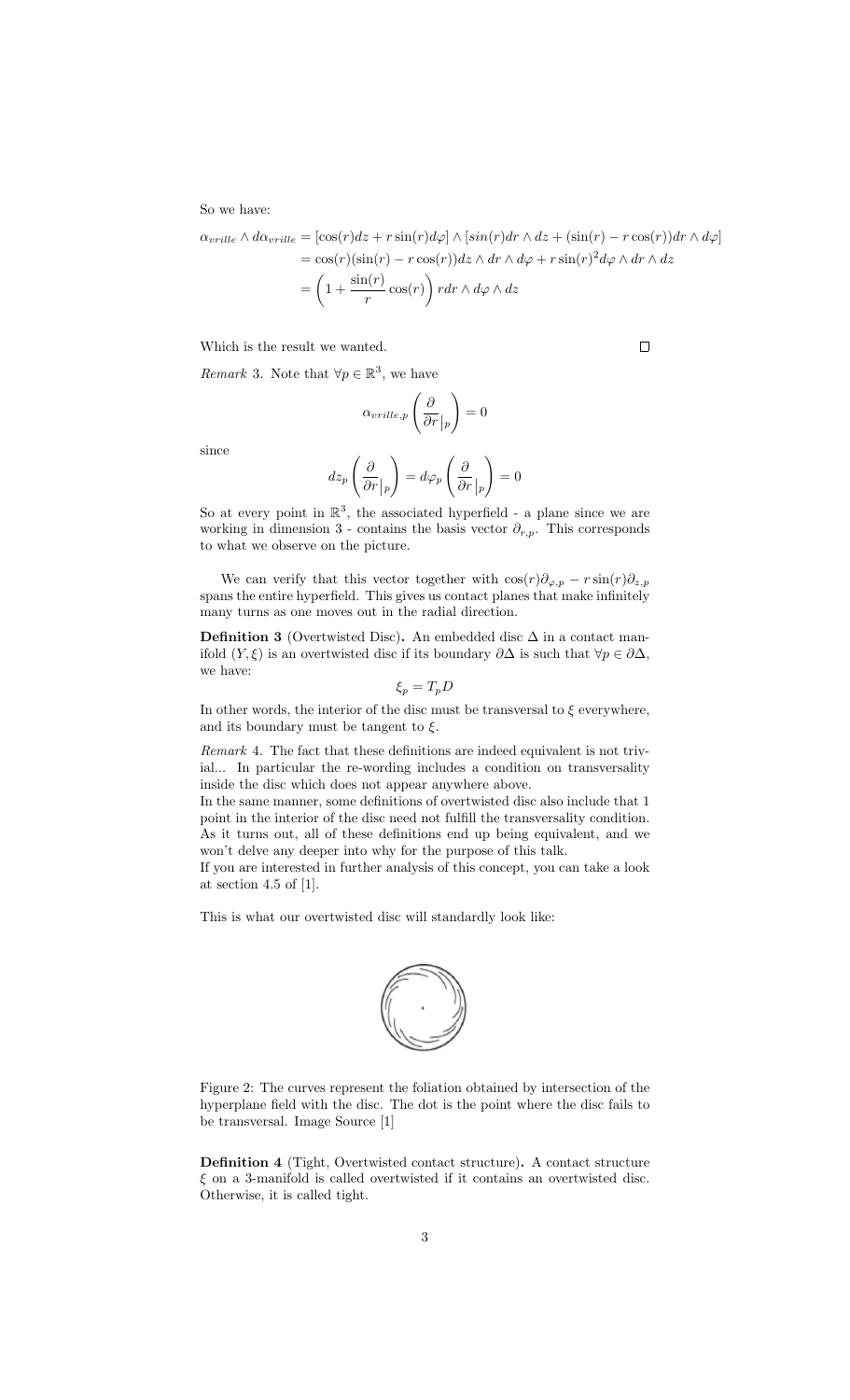**Proposition 1.** The contact structure  $\alpha_{\text{trille}}$  on  $\mathbb{R}^3$  is overtwisted. In fact, it is called the standard overtwisted contact structure on  $\mathbb{R}^3$ . An overtwisted disc for this structure is for instance  $\Delta = \{z = 0, r \leq \pi\}.$ 



Figure 3: The embedded disk  $\Delta$  in the standard overtwisted contact structure [6]

We observe, as per the definition, that at  $r = \pi$  the hyperplane field is horizontal and thus corresponds with the tangent planes to the disc.

Let us now take a look at a standard example of a tight contact structure.

**Definition 5** (Standard Contact Structure on  $\mathbb{R}^3$ ). The standard contact structure on  $\mathbb{R}^3$ , which we already met in some other seminars, is the kernel of the 1-form

 $\alpha_0 = dz - y dx$ 

From the definition, it is clear that at any point  $\frac{\partial}{\partial y}$  is in the kernel. Furthermore, we can easily check that at  $p = (x, y, z)$ , the vector  $\frac{\partial}{\partial x} + y \frac{\partial}{\partial z}$  is also in the kernel. Thus, these 2 vectors form a base of the hyperplane at p.

The hyperplane field associated to this contact structure consists of planes twisting about the y-axis.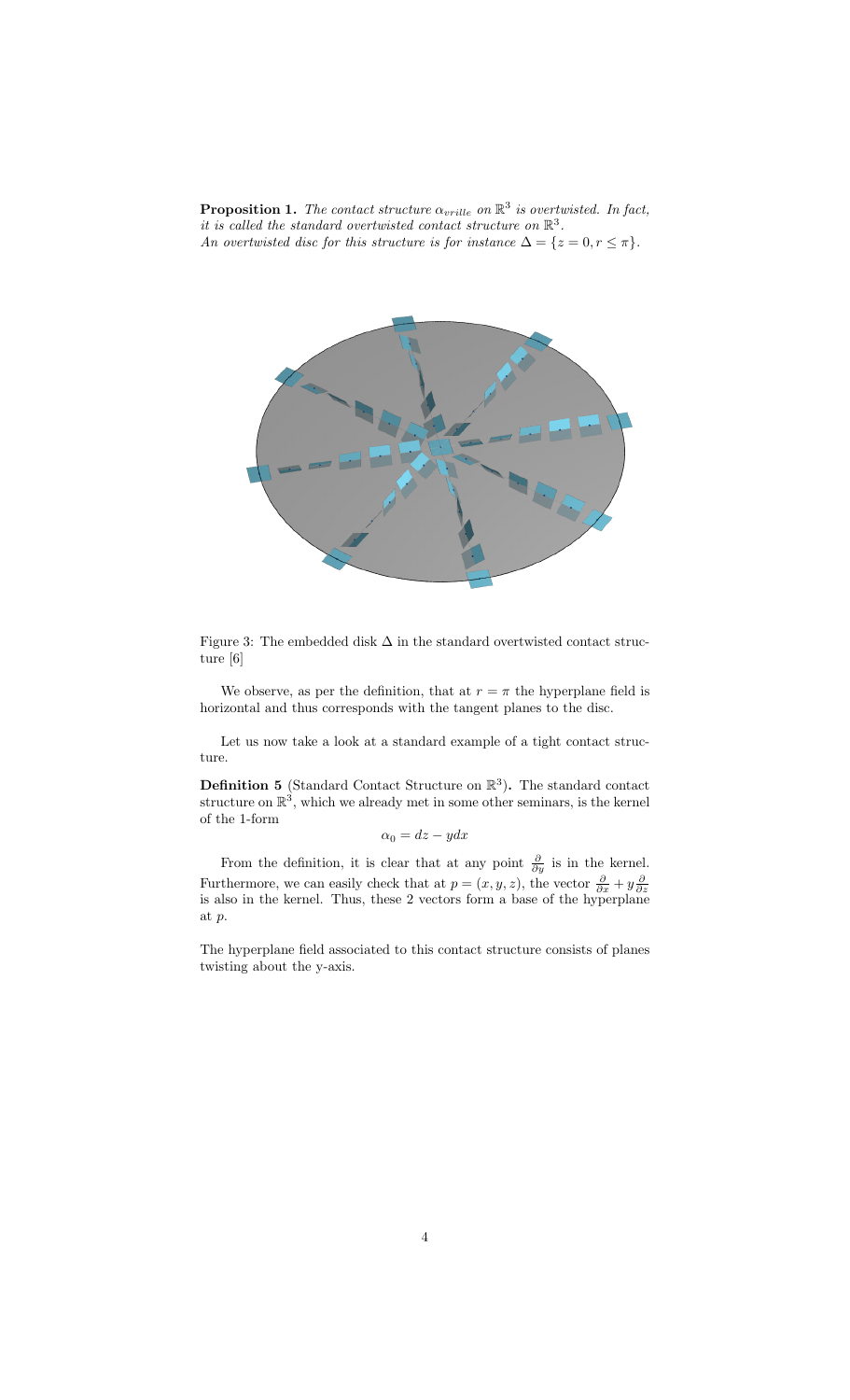

Figure 4: The slopes go to  $\infty$  but the planes never become vertical. [7]

## **Proposition 2.** The standard contact structure on  $\mathbb{R}^3$  is tight.

We can intuitively understand why looking at Figure 4. For a detailed proof, see [4] (in French).

Definition 6 (A Final Contact Structure). Consider the 3 dimensional torus  $\mathbb{T}^3 = \mathbb{R}^3 / \mathbb{Z}^3$  and  $n \in \mathbb{Z}_+$ . Then

$$
\alpha_n = \sin(2\pi nz)dx + \cos(2\pi nz)dy
$$

is such that

$$
\alpha_n \wedge d\alpha_n = 2\pi n dx \wedge dy \wedge dz \neq 0
$$

and so it is a well defined contact structure on  $\mathbb{T}^3$ . As before, it is clear that  $\partial_z$  is in the kernel, and we can verify that  $\cos(2\pi nz)\partial_x - \sin(2\pi nz)\partial_y$  is another vector in the kernel, thus giving us a basis. The hyperplanes propel along the  $z$  direction, completing  $\boldsymbol{n}$  full twists.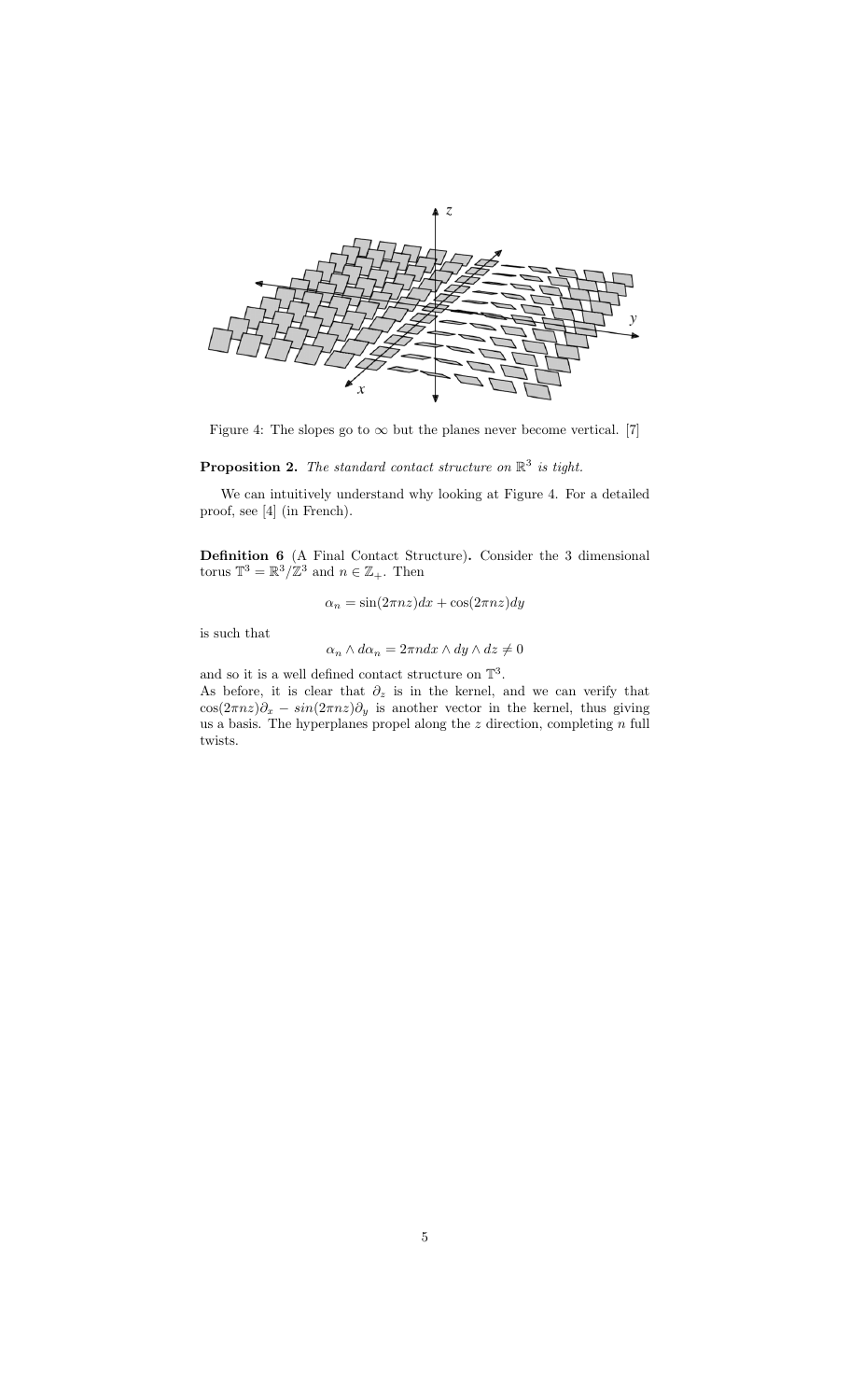

Figure 5: Image Source: Alessandro Imparato [8]. Both the cases  $n = 1, 2$ are drawn.

**Proposition 3.** This is an overtwisted contact structure for  $\Delta = \{p, p_y =$  $0, ||p|| \leq 1/n$ .

Remark 5 (Why care about this classification?). Though tight vs. overtwisted is obviously a dichotomy, it is not clear that it is a useful one. It turns out, overtwisted contact structures are somewhat "easy" to deal with, whereas tight contact structures are quite a bit more difficult to understand. Moreover, a tight contact structure is capable of detecting subtle global properties of the manifold supporting it.

By "easy to deal with", we mean that on 3-manifolds, overtwisted contact structures actually have a classification theorem!

Definition 7 (Weak Homotopy Equivalence). A weak homotopy equivalence  $f: X \to Y$  is a continuous map for which

$$
f_* : \pi_n(X, x) \to \pi_n(Y, f(x))
$$

is an isomorphism for all n.

**Theorem 2** (Eliashberg's overtwisted classification). Define  $Cont_{OT}(Y) \subset$ Cont(Y) the set of overtwisted contact structures. Let  $(\Delta, \zeta)$  be an overtwisted disk together with a contact structure whose characteristic foliation is the standard one.

Then let  $Cont_{OT}(Y)$  be the set of overtwisted contact structures which agree with  $\zeta$  on  $\Delta$ , and let  $Dist(Y, \Delta)$  be the set of 2-plane fields which agree with  $\zeta$  at the center of  $\Delta$ . Then we have a weak homotopy equivalence:

$$
Cont_{OT}(Y, \Delta) \hookrightarrow Dist(Y, \Delta)
$$

We now present some applications of the concepts introduced in this seminar.